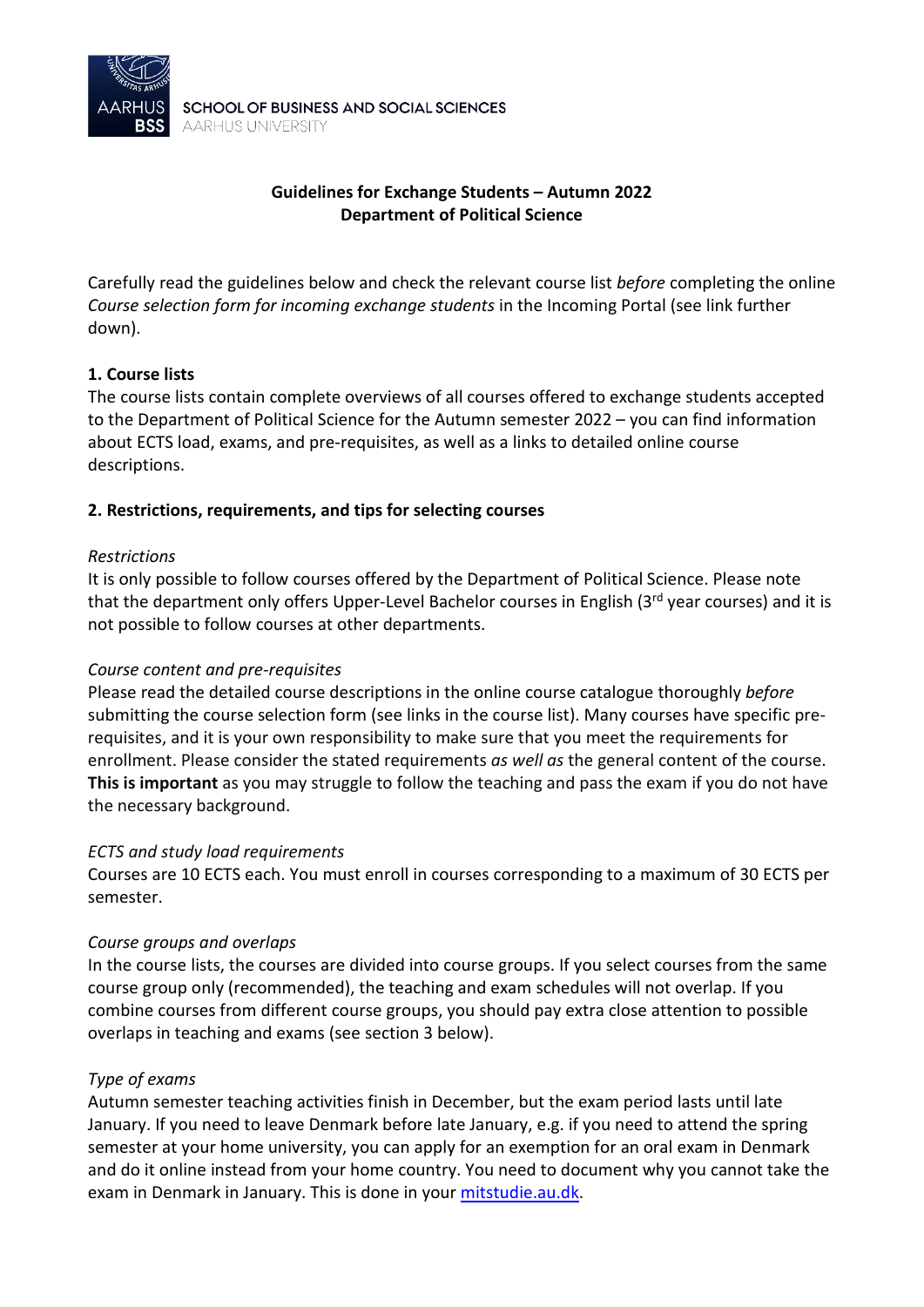You can do the written Take-home exams from home in January. You can find more detailed information about exams in each course description.

# **3. Timetables and course overlaps**

You should pay close attention to course timetables and exam dates to avoid overlaps – especially if you want to take courses from different course groups. You can find the course groups [here.](https://studerende.au.dk/fileadmin/studerende.au.dk/BSS/Statskundskab/Undervisning/Undervisningstilmelding/Fagklynger_PS/Course_clusters_PoliticalScience_E22.pdf)

From April 28 you can access the teaching timetable for each course via [AU's online timetable](https://studerende.au.dk/en/it-support/timeplanner-timetableaudk/)  [management system.](https://studerende.au.dk/en/it-support/timeplanner-timetableaudk/) Select "Adding timetables for modules" in the drop-down menu and follow the link and the instructions. You should look for courses that says E22 (Autumn/Fall 2022). Confused? Check out the instructional [video](https://studerende.au.dk/en/studies/subject-portals/business-administration/teaching/timetables-business-administration) (right hand side of the website: "Check for overlapping classes").

From April 28 you will also be able to see exam dates for all courses, so if you wish to select courses from different course groups, please remember to check if you have overlapping exam schedules. In case of overlapping schedules, you must re-consider your study plan to avoid overlaps. Once published, you can find the exam dates for Winter exams 2022 (in Dec-Jan) on the online Study Portal by following the links below: [Political Science](https://studerende.au.dk/en/studies/subject-portals/political-science/exam/exam-schedules/exam-schedules-master/) 

# **4. Selecting courses and submitting the** *Course selection form for incoming exchange students*

Between April 19 and May 1 (midnight) you can access the course selection form in the *Incoming* [Portal.](https://au.moveon4.de/form/5d691a8b5c5ce77d2613b642/eng) In the Course Selection Form you will be asked to identify your Stay (only one option) and choose your Faculty – your Faculty is: Aarhus BSS

When filling in the form, *please list courses adding up to a total of 60 ECTS*. Select your courses in order of priority, so that your first priority is Course 1, second priority is Course 2, etc.

# *Choosing courses in the online course selection form*

- Choose "UVA STADS Code" in the Filter.
- Type in the "UVA STADS code" from the course list in the search field.
- Confirm the chosen course.
- Choose courses worth a total of 60 ECTS.
- Submit your course selection form.

# **The deadline for submitting the course selection form is: Midnight May 1, 2022. Once you have submitted the course selection form, you cannot make changes to your selection.**

# *Admission to courses*

You are not guaranteed admission to courses. If a course is full (places on courses will be randomly allocated) or if you do not meet the pre-requisites, you will be enrolled in another course from your course selection form. You will be enrolled in courses corresponding to 30 ECTS. If you fail to submit the form within the deadline, you are not guaranteed admission to any of your preferred courses.

You will be notified by email in early June when the course registration procedure has been completed and you can see your course enrollments online.

# **5. Check and confirm your enrolments and timetable**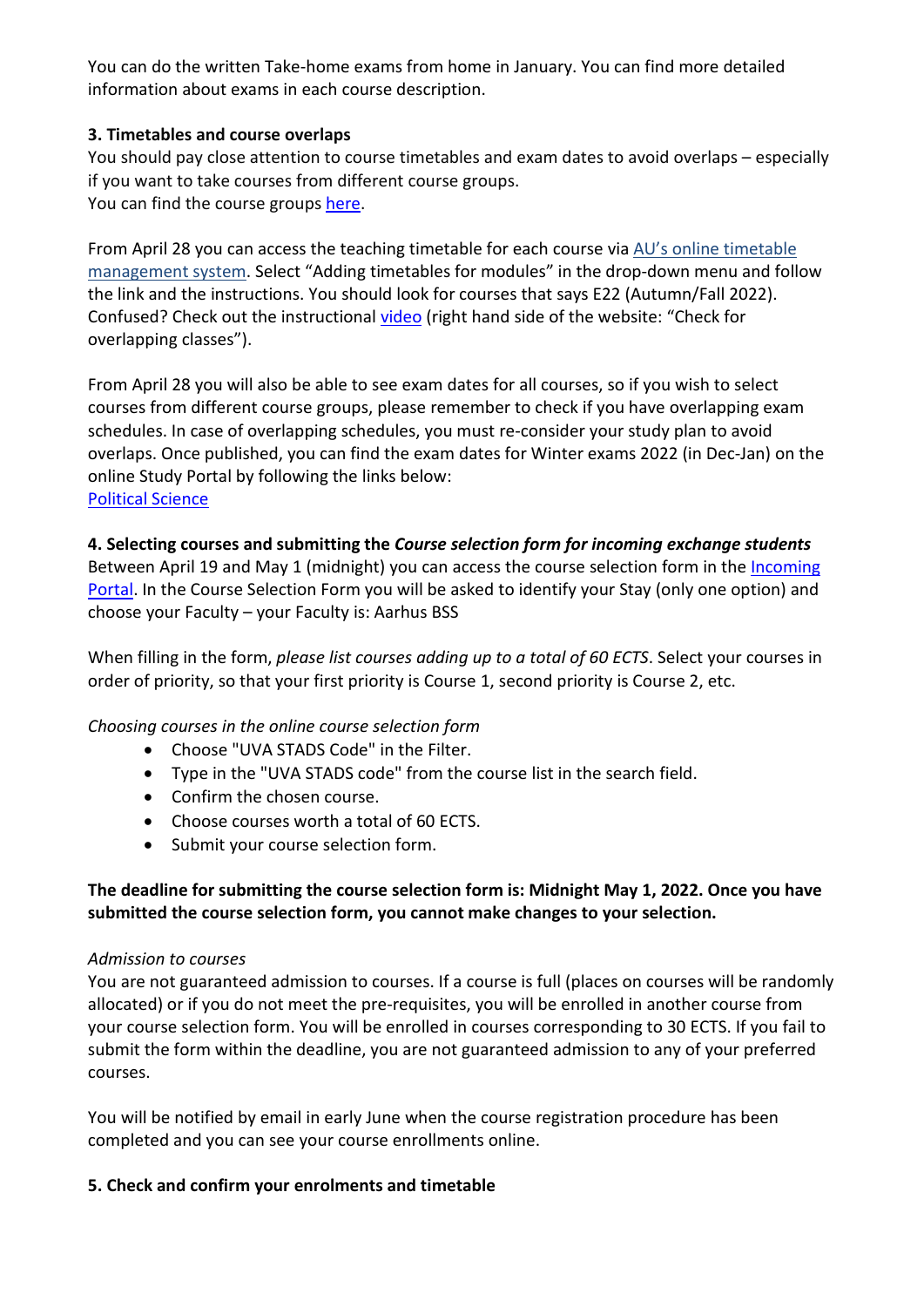Once you have been notified about course enrollments, it is important that you check that you are enrolled in the right courses. *Please also remember to double check for teaching and exam overlaps*. You will receive an email with a reminder and information about how to check your enrollments and timetable [https://studerende.au.dk/en/studies/subject-portals/political](https://studerende.au.dk/en/studies/subject-portals/political-science/teaching/timetables)[science/teaching/timetables](https://studerende.au.dk/en/studies/subject-portals/political-science/teaching/timetables)

## **6. Changing courses**

You can only change courses if:

- 1) We cannot enroll you in enough of the courses you have selected due to e.g. cancellations or availability.
- 2) Some of your courses overlap.
- 3) Your home university does not approve a course.

You will receive an email with information about course change options.

Courses in English begin on Monday, 29 August 2022.

## **The following courses are offered at The Department of Political Science in Autumn semester 2022:**

| <b>UVA STADS code</b> | <b>Course name</b>                                                                                                                                    | <b>ECTS</b> | <b>EXAM TYPE</b> |
|-----------------------|-------------------------------------------------------------------------------------------------------------------------------------------------------|-------------|------------------|
| 431212U055            | 202E22 Special Treatment? Why Save the<br>Drowning Friend over the Drowning Stranger?                                                                 | 10          | <b>WHAI</b>      |
| 431212U050            | Democratic Backsliding in the European Union                                                                                                          | 10          | <b>WHAI</b>      |
| 431212U052            | 221E22 Social Media and Politics                                                                                                                      | 10          | <b>WHAI</b>      |
| 431212U059            | 223E22: Electoral Systems: Do They Really<br>Matter?                                                                                                  | 10          | ORAL             |
| 431212U053            | 224E22 An Unequal Power Game? Collective<br><b>Action and Interest</b>                                                                                | 10          | <b>ORAL</b>      |
| 431212U056            | 254E22 Politics: The Role of Personalities and<br><b>Individual Differences</b>                                                                       | 10          | <b>ORAL</b>      |
| 431212U060            | 225E22 The Psychology of Political Hostility:<br>Why We Hate 'the Other Side', its Consequences<br>and What to Do about It                            | 10          | ORAL             |
| 431212U062            | 231E22 From the Iranian Revolution to the Fall of<br>Kabul - An Introduction to Moral Psychology and<br><b>Its Implications for Political Science</b> | 10          | <b>WHAI</b>      |
| 431212U049            | 255E22 Morality, Psychology and Politics - an<br>Introduction to Moral Psychology and its<br><b>Implications for Political Science</b>                | 10          | <b>WHAI</b>      |